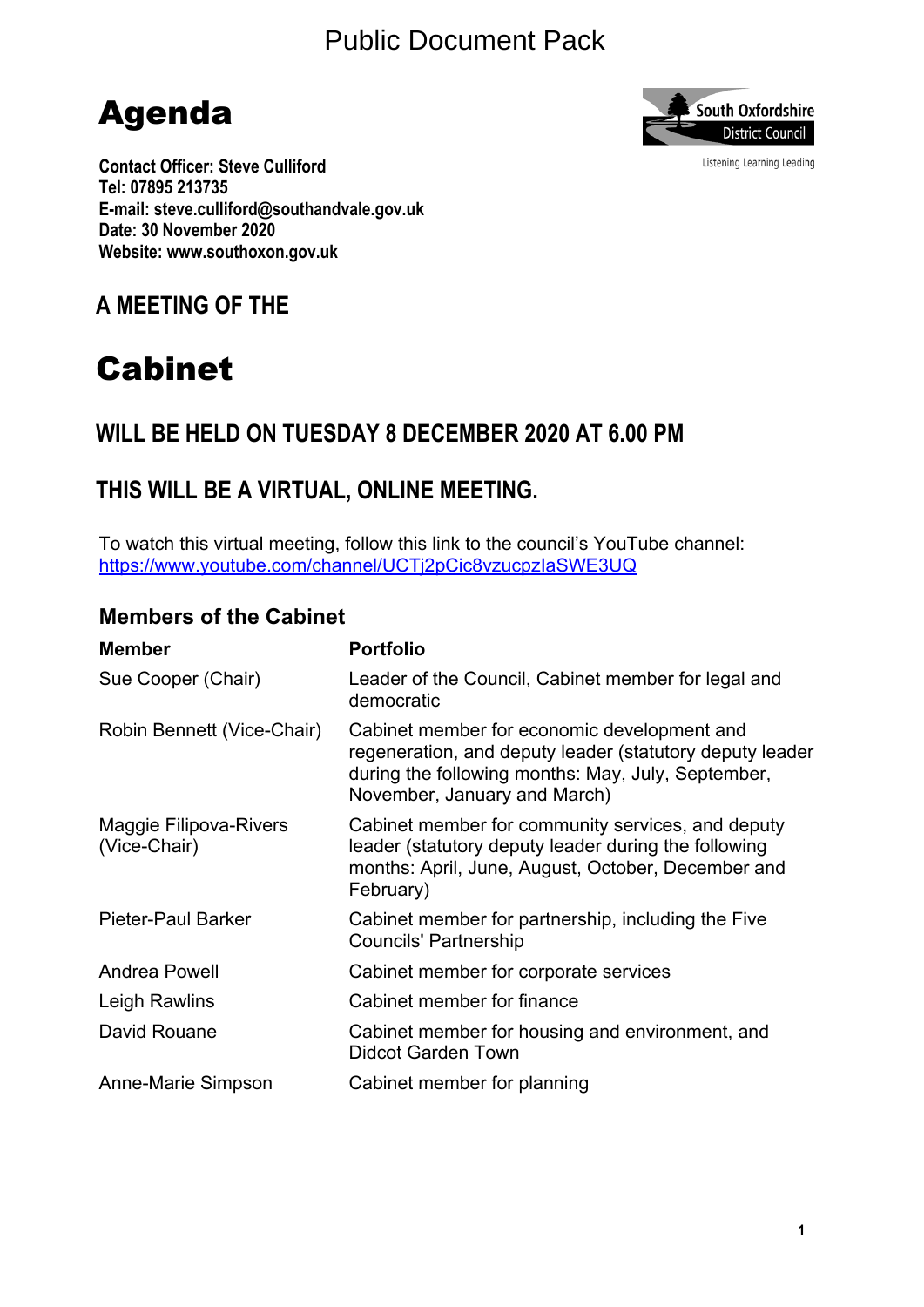**Alternative formats of this publication are available on request. These include large print, Braille, audio, email and easy read. For this or any other special requirements (such as access facilities) please contact the officer named on this agenda. Please give as much notice as possible before the meeting.**

## *ITEMS TO BE CONSIDERED WITH THE PUBLIC PRESENT*

Reports considered with the public present are available on the council's website.

### **1 Apologies for absence**

To record apologies for absence.

### **2 Declaration of disclosable pecuniary interest**

To receive any declarations of disclosable pecuniary interests in respect of items on the agenda for this meeting.

### **3 Urgent business and chair's announcements**

To receive notification of any matters which the chair determines should be considered as urgent business and the special circumstances which have made the matters urgent, and to receive any announcements from the chair.

### **4 Public participation**

To receive any questions or statements from members of the public that have registered to speak regarding item 6, the Local Plan.

### **CABINET DECISIONS**

### **5 Recommendations from other committees**

To consider any recommendations to Cabinet from other committees on the local plan.

### **RECOMMENDATIONS TO COUNCIL**

### **6 South Oxfordshire Local Plan 2035 adoption** (Pages 4 - 12)

To consider the head of planning's report. The appendices are included as separate documents.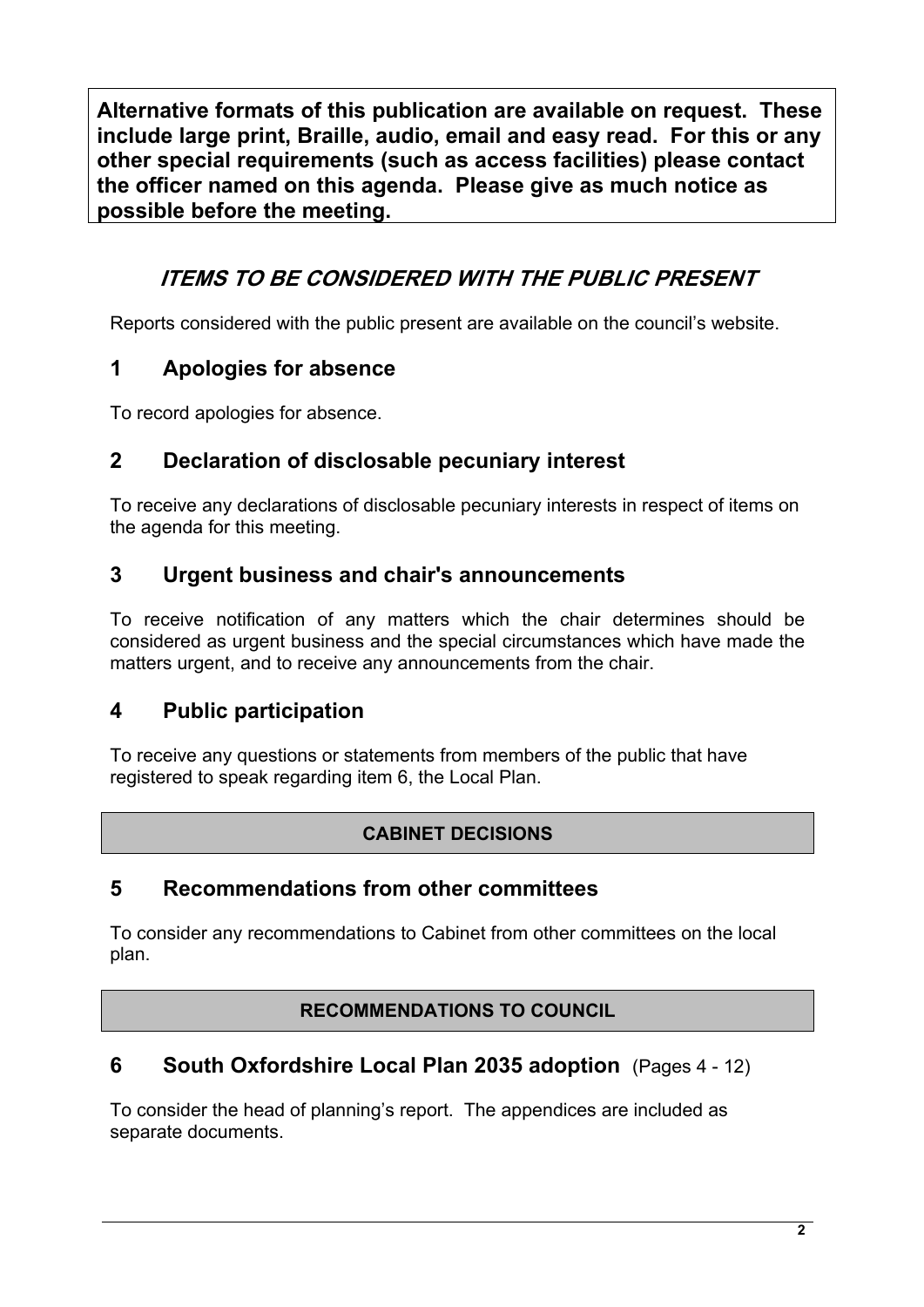## **7 Exclusion of the Public**

To consider whether to exclude members of the press and public from the meeting for the following item of business under Part 1 of Schedule 12A Section 100A(4) of the Local Government Act 1972 and as amended by the Local Government (Access to Information) (Variation) Order 2006 on the grounds that:

- (i) it involves the likely disclosure of exempt information as defined in paragraphs 1 to 7 Part 1 of Schedule 12A of the Act, and
- (ii) the public interest in maintaining the exemption outweighs the public interest in disclosing the information.

MARGARET REED

Head of Legal and Democratic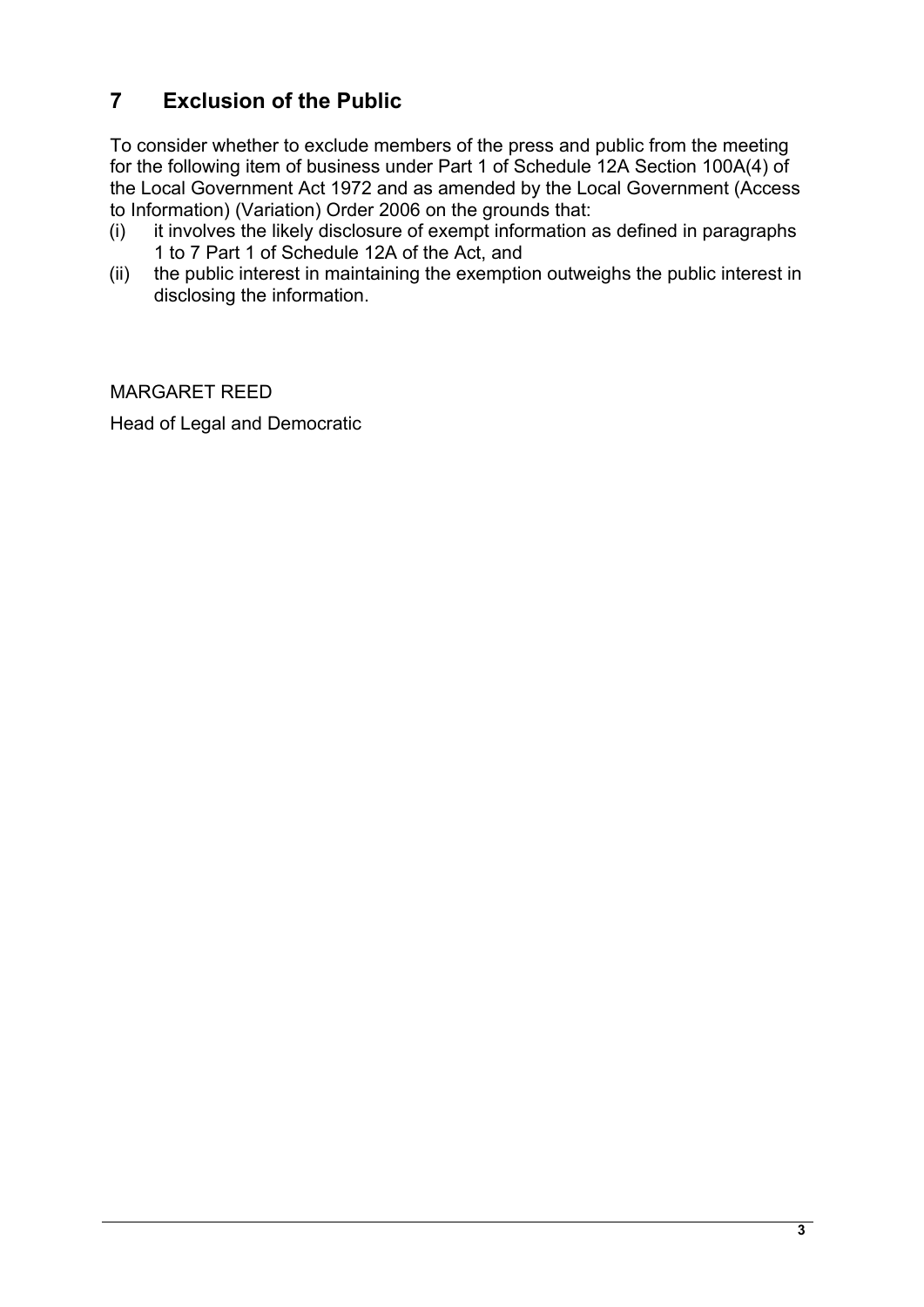#### Agenda Item 6





Listening Learning Leading

Report of Head of Planning Author: Lucy Murfett Telephone: 01235 422600 Textphone: 1800 01235 422600 E-mail: [lucy.murfett@southandvale.gov.uk](mailto:lucy.murfett@southandvale.gov.uk) Wards affected: All Cabinet member responsible: Cllr Anne-Marie Simpson Tel: 01491 651298 E-mail: [Anne-Marie.Simpson@southoxon.gov.uk](mailto:Anne-Marie.Simpson@southoxon.gov.uk) To: CABINET Date: 8 December 2020

# South Oxfordshire Local Plan 2035 adoption

#### **Recommendations**

Cabinet to recommend to Council:

- (a) to adopt the South Oxfordshire Local Plan 2035, as set out in Appendix A to this report and modified by the Schedule of Main Modifications in Appendix B and the Schedule of Minor Modifications in Appendix C, and the updated Policies Map in Appendix D.
- (b) to delegate authority to the Head of Planning, in consultation with the Cabinet Member for Planning, to make any necessary further minor modifications prior to publication of the South Oxfordshire Local Plan 2035, and any further updates to the Policies Map. **Pagenda Item 6**<br> **Pagenda Item 6**<br> **Page 4**<br> **Page 4**<br> **Page 4**<br> **Page 4**<br> **Page 4**<br> **Page 4**<br> **Page 4**

### **Purpose of Report**

1. To progress the South Oxfordshire Local Plan 2035 to adoption in order to provide a new development plan document for making planning decisions.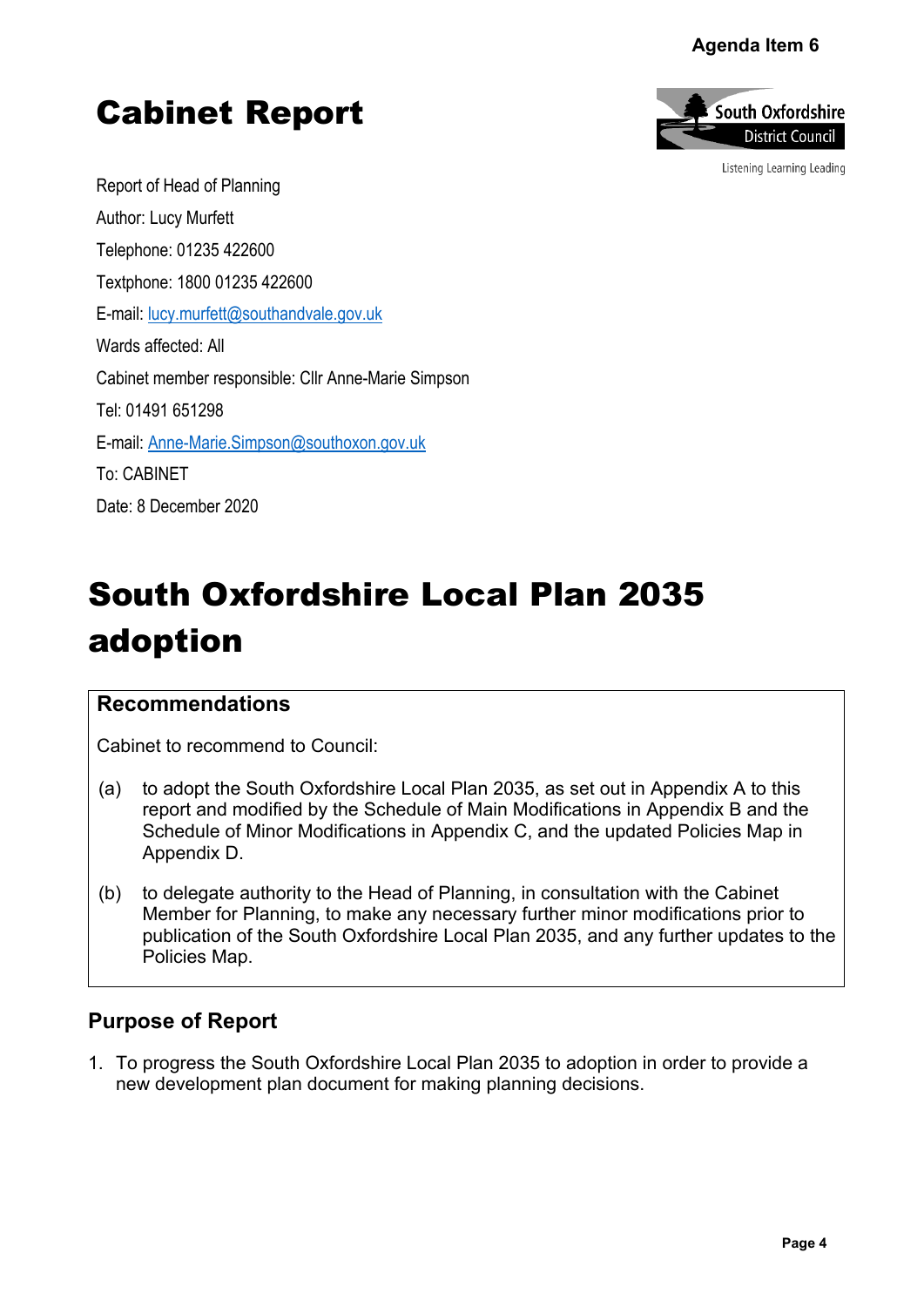### **Corporate Objectives**

- 2. The South Oxfordshire Local Plan 2035 was developed under different Corporate Plan priorities. However, the adoption of the Local Plan will help deliver along a number of the new Corporate Plan 2020-2024 themes:
	- Improved economic and community wellbeing
	- Homes and infrastructure that meet local needs
	- Protect and restore our natural world
	- Action on the Climate Emergency

### **Background**

- 3. The Council is under a statutory duty pursuant to the Planning and Compulsory Purchase Act 2004 - to prepare a development plan for its area.
- 4. A local plan is important because it is the starting point in making decisions on planning matters including applications: planning law requires that applications for planning permission must be determined in accordance with the development plan, unless material considerations indicate otherwise.
- 5. Under regulation 10A of The Town and Country Planning (Local Planning) (England) Regulations 2012 (as amended) local planning authorities must review local plans every 5 years from their adoption date to ensure that policies remain relevant and effective.
- 6. The new Local Plan, once adopted, will replace the South Oxfordshire Core Strategy which was adopted in December 2012, and the saved policies in the South Oxfordshire Local Plan 2011, which was adopted in 2006. South Oxfordshire's plan is therefore overdue for replacement.
- 7. The Local Plan 2035 covers the full range of planning policy topic areas: planning for homes, jobs, retail, climate change, biodiversity and the protection of the district's nationally and locally important assets. It contains strategic policies, land allocations, a policy framework for neighbourhood plans, and development management policies.
- 8. Unlike previous local plans which had a housing target provided by a higher tier statutory plan (e.g. the Oxfordshire Structure Plan or the South East Plan), this new local plan was produced under the national system where a district determines its own housing number and has a Duty to Cooperate with neighbouring authorities. Meeting the Duty to Cooperate is a key test for a local plan at examination; failure to meet it is a reason several plans across the region have failed. In our case the Council has cooperated closely with neighbouring authorities. The housing number was developed through the Oxfordshire Strategic Housing Market Assessment (SHMA, 2014), produced jointly with the other Oxfordshire authorities. The Plan allocates sufficient land to meet the district's housing needs identified in the SHMA and agreed in the Oxfordshire Growth Deal. It also contains the agreed amount of housing to meet our proportion of Oxford's unmet housing need. **Agenda Item 6**<br> **t** Corporate Plan<br> **p** a number of<br> **p** a number of<br> **p** a number of<br> **p** (England)<br> **r** local plans<br>
elevant and<br> **Core Strategy**<br> **south Oxfordshire**<br> **n** is therefore<br> **ns:** planning for<br> **he** district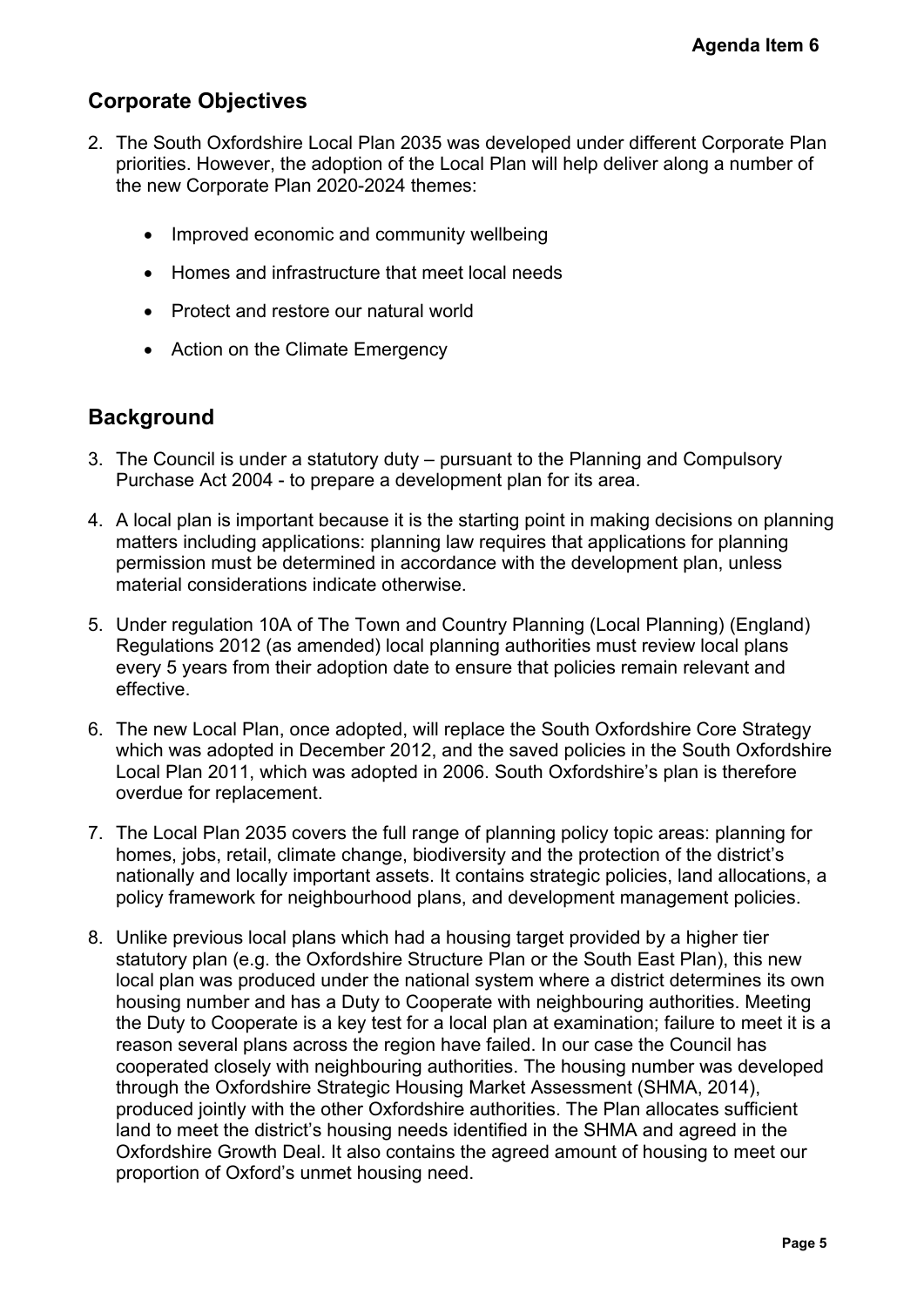#### *Plan preparation stage*

- 9. The Council began preparing the new Local Plan in 2014.
- 10.The Plan is supported by an extensive evidence base, with around 120 technical studies on the district's future needs and the Plan's impacts<sup>1</sup>. These range from housing needs to transport assessment, infrastructure delivery plans, assessment of flood risk, ecology and village facilities.
- 11.The Plan has been through seven rounds of public consultation and refinement (the normal number is two or three rounds).

#### *Examination stage of the Local Plan*

- 12.Council approved the submission of the Local Plan to the Secretary of State for independent examination on 20 December 2018. The Plan was submitted for examination on 29 March 2019, and in accordance with section 20(7C) of the 2004 Act, the Council requested the Inspector to recommend any modifications necessary to make the Plan sound. Meeting the end of March 2019 submission deadline was a requirement of the Oxfordshire Housing and Growth Deal. When the current administration was formed, Cabinet made a recommendation to Council to withdraw the Local Plan. Prior to Council considering the matter, the Secretary of State (SoS) stepped in and issued a Temporary Direction on 9 October 2019. This was followed by a SoS Direction on 3 March 2020 to the Council to progress the Plan through examination and adoption by December 2020, and to report monthly to MHCLG officials on progress of the Plan. This monthly monitoring has taken place, the Plan has been through examination, and work is on track for the Council to take a decision on adoption in December 2020. **Agenda Item 6**<br>
0 technical<br>
ange from<br>
assessment of<br>
effinement (the<br>
ffinement (the<br>
1 of the 2004 Act<br>
necessary to<br>
dline was a<br>
urrent<br>
coil to withdraw<br>
of State (SoS)<br>
was followed by<br>
hrough<br>
b MHCLG<br>
ace, the Pl
- 13.The Local Plan has been examined by an independent Inspector whose role is to assess whether the plan has been prepared in accordance with the Duty to Cooperate, legal and procedural requirements, and whether it is sound. The tests of soundness are set out in the NPPF at paragraph 35: plans are sound if they are positively prepared, justified, effective and consistent with national policy. An Examination in Public was held in July-August 2020. The Council broke new ground as this was the first virtual local plan examination to be held in the UK. The hearings were livestreamed on the internet and there were over 15,000 views over the four weeks of the hearings. Over 2,000 people watched live the session on the spatial strategy. The technology meant that far more people were involved than a conventional physical hearing, and this was widely viewed as a success for the Council.
- 14.As is normal for a local plan, the content of the Plan has evolved to some extent during the examination. As part of the local plan publication stage (January-February 2019), the public were invited to set out their concerns and propose modifications to the Plan. The Inspector also gave officers of the Council the opportunity to suggest modifications to the Plan before the hearings and to discuss these during the hearings. Where these involved 'main modifications' the Inspector made it clear which were required to make the Plan 'sound'. The Council was also able to make 'minor modifications' (for example minor updates and corrections). Minor modifications are changes which "do not

<sup>&</sup>lt;sup>1</sup> These are available to view in the [Submission](http://www.southoxon.gov.uk/ccm/support/Main.jsp?MODULE=FolderView&ID=1283190358&CODE=02C6029D539747E85D411F11E1E73C1D&NAME=Local%20Plan%20-%20Examination%20Library&REF=SLP_EXAMLIB&REFERER_URL_IN=&SOVA_IN=SOUTH#exactline) Document Library.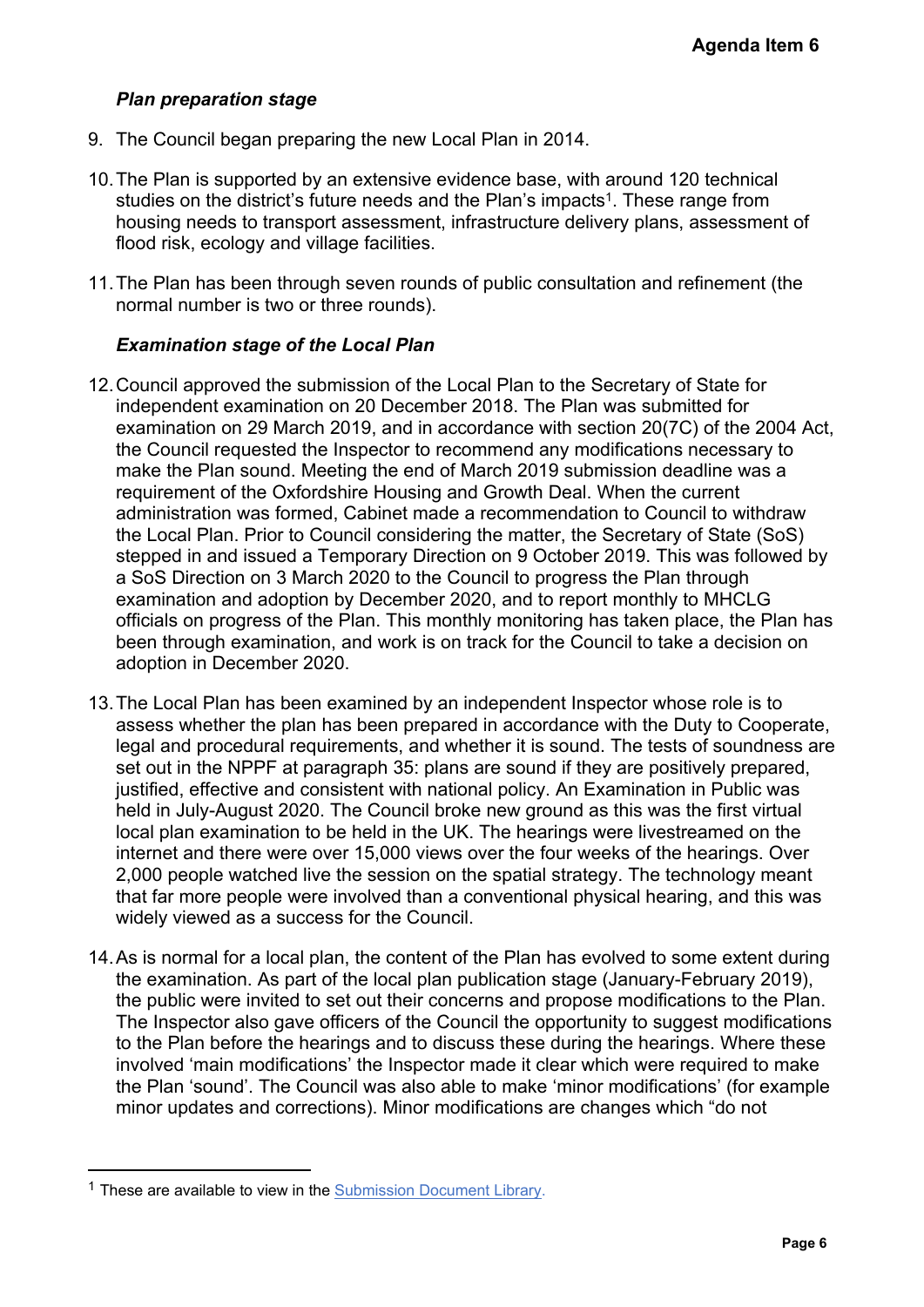materially affect the policies that would be set out in the document if it was adopted with the main modifications but no other modifications"<sup>2</sup>.

- 15.After the virtual hearings the Local Plan Inspector issued a letter entitled 'Inspector's Preliminary Conclusions and Post-Hearings Advice' on 28 August 2020. This set out the more significant Main Modifications that the Inspector identified as necessary to make the Plan sound. He invited the Council to prepare and consult on Main Modifications to address these and gave instructions on what these should contain.
- 16.The Council held a six-week public consultation on the Main Modifications to the Plan between 21 September and 2 November 2020. Following the end of the Main Modifications consultation, the Council collated all the representations that were received and sent these to the Inspector for his consideration. A total of 259 respondents participated in the Main Modifications consultation collectively making a total of around 1,170 comments. This is fewer responses than were received at previous consultation stages of the Local Plan (for example 2,561 respondents made 17,136 comments at the Regulation 19 stage in Jan-Feb 2019). The Main Modifications consultation responses are available on the Council's [Forthcoming](https://www.southoxon.gov.uk/south-oxfordshire-district-council/planning-and-development/local-plan-and-planning-policies/forthcoming-planning-policies/our-forthcoming-local-plan/independent-examination-of-our-local-plan/) Local Plan [webpage](https://www.southoxon.gov.uk/south-oxfordshire-district-council/planning-and-development/local-plan-and-planning-policies/forthcoming-planning-policies/our-forthcoming-local-plan/independent-examination-of-our-local-plan/). Prior to the Inspector issuing his final Report containing his recommendations, there was a quality assurance check (peer review) by the Planning Inspectorate and a fact check of the draft Report by the Council, with officers feeding back any factual changes to the Inspector. Agenda Item 6<br>was adopted<br>ed 'Inspector's<br>0. This set out<br>necessary to<br>n Main<br>iould contain.<br>ions to the Plan<br>he Main<br>that were<br>of 259<br>ively making a<br>ceived at<br>ceived at<br>bondents made<br>cail Plan<br>by the Planning<br>officers fee
- 17.The Inspector has issued his final report to the Council, published on the Council website on 30 November 2020. The report concludes that, with the recommended Main Modifications, the Local Plan satisfies the requirements of Section 20(5) of the Planning and Compulsory Purchase Act 2004 and meets the criteria for soundness in the National Planning Policy Framework. The Inspector's Report is attached as Appendix E. The formal issuing of the Inspector's Report marks the end of the examination, and start of the next phase, consideration of Plan adoption.

#### *Modifications made to the Plan during the examination*

- 18.With the Main Modifications, the Local Plan is now different from the Plan submitted for examination in 2019. While all the strategic site allocations remain in the Plan, there are some notable changes resulting from the participation of councillors, officers, stakeholders and members of the public at the Regulation 19 stage (Jan-Feb 2019) and during the examination. Some key changes now in the Plan are set out below:
	- a) A new local plan should plan ahead for 15 years from the date of adoption, so the end date for the new South Oxfordshire Local Plan has been extended to run until 2035. This meant adding an extra year's worth of housing requirement to the plan (775 homes) in Policy STRAT2. However, no new site allocations needed to be added because the Plan already proposed strategic allocations which would deliver beyond the end of the Plan period (2035).
	- b) The policy on density STRAT5 has been reviewed and changed from requiring relatively high minimum densities to be achieved in new development (for example 70 dwellings per hectare in major centres, sustainable transport hubs and at two of the edge of Oxford strategic allocations) to a policy that now requires proposals to optimise the density, with an expectation that well-located sites will achieve

 $2$  S.23(3)(b) of the Planning and Compulsory Purchase Act 2004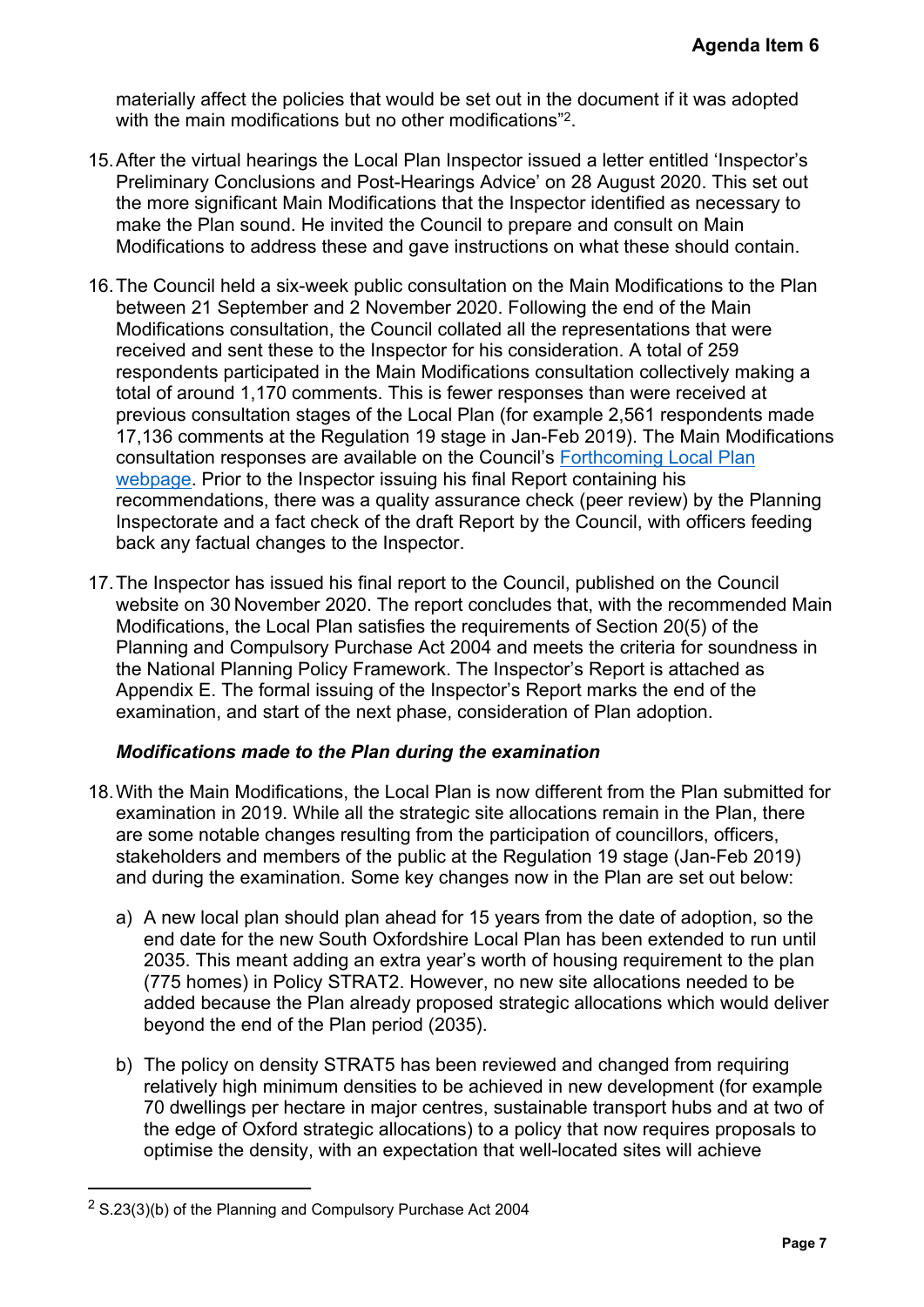densities of more than 45 dwellings per hectare unless there is a clear conflict with delivering a high-quality design or other clearly justified planning reasons for a lower density. This helps address concerns raised about new development fitting in with the character of South Oxfordshire's towns and villages.

- c) Policy H9 on affordable housing has been modified to require 40% affordable housing to be delivered for developments in the C2 Use Class (care homes) where these are for self-contained units. This addresses concerns that South Oxfordshire has been attracting retirement living schemes that did not contribute towards meeting the needs of those unable to afford to buy.
- d) The process for masterplanning the strategic sites and other major developments including in the garden communities (Didcot and Berinsfield), has been improved. Changes to Policy STRAT4 require each development to provide low carbon development and renewable energy, while changes to Policy DES4 include a new requirement to involve the community and other stakeholders in the masterplanning process. This will help both the sustainability of the design and the integration of the proposed developments.
- e) Climate change has been brought into sharper focus in the period since the Plan was submitted in March 2019. The Council declared a climate emergency on 11 April 2019 and then in October 2019 passed a motion to aim for net-zero carbon emissions for the whole district by 2030. The Plan has been amended through the examination process and now contains new provisions on climate change, including climate change forming a key part of the Plan's spatial strategy. There is also an amended Policy DES9 on Promoting Sustainable Design, an amended DES10 on Renewable Energy, and a brand new Policy DES11<sup>3</sup> on Carbon Reduction which sets out higher requirements than the Building Regulations. DES11 establishes the stringent reductions in carbon emissions as soon as the Plan is adopted, and progressively tightens these reductions until 31 March 2030 when net zero carbon is required. This new Policy DES11, which was not in the 2019 submission plan, will see an improvement on the environmental performance of new developments than is currently being required or achieved. It set the highest standards in Oxfordshire (jointly with Oxford City) for carbon reduction in new buildings. The Plan also now contains a new Appendix 16 which sets out how climate change is addressed in the Plan. Agenda Item 6<br>
lear conflict with<br>
assons for a lowe<br>
ant fitting in with<br>
affordable<br>
e homes) where<br>
buth Oxfordshire<br>
le towards<br>
developments<br>
developments<br>
developments<br>
developments<br>
4 include a new<br>
integration of t
- f) Firmer requirements for net biodiversity gain on the strategic allocation sites, with bespoke proposals set out for each site.

### **Options**

- 19.The choices available to the Council at this stage are restricted to the binary options of adopting the Local Plan (with the Main Modifications) or not adopting the Local Plan.
- 20.The Council is not entitled as a matter of law to make further Main Modifications to the local plan. There is also no middle ground option of adopting parts of the Plan.
- 21.The Inspector's Report must be given strong consideration in the adoption decision. The merits of the Plan's policies and strategic site allocations are all matters that have been considered at depth through the examination in public. The content of the Plan

<sup>3</sup> DES11 will be re-numbered DES10 in the final plan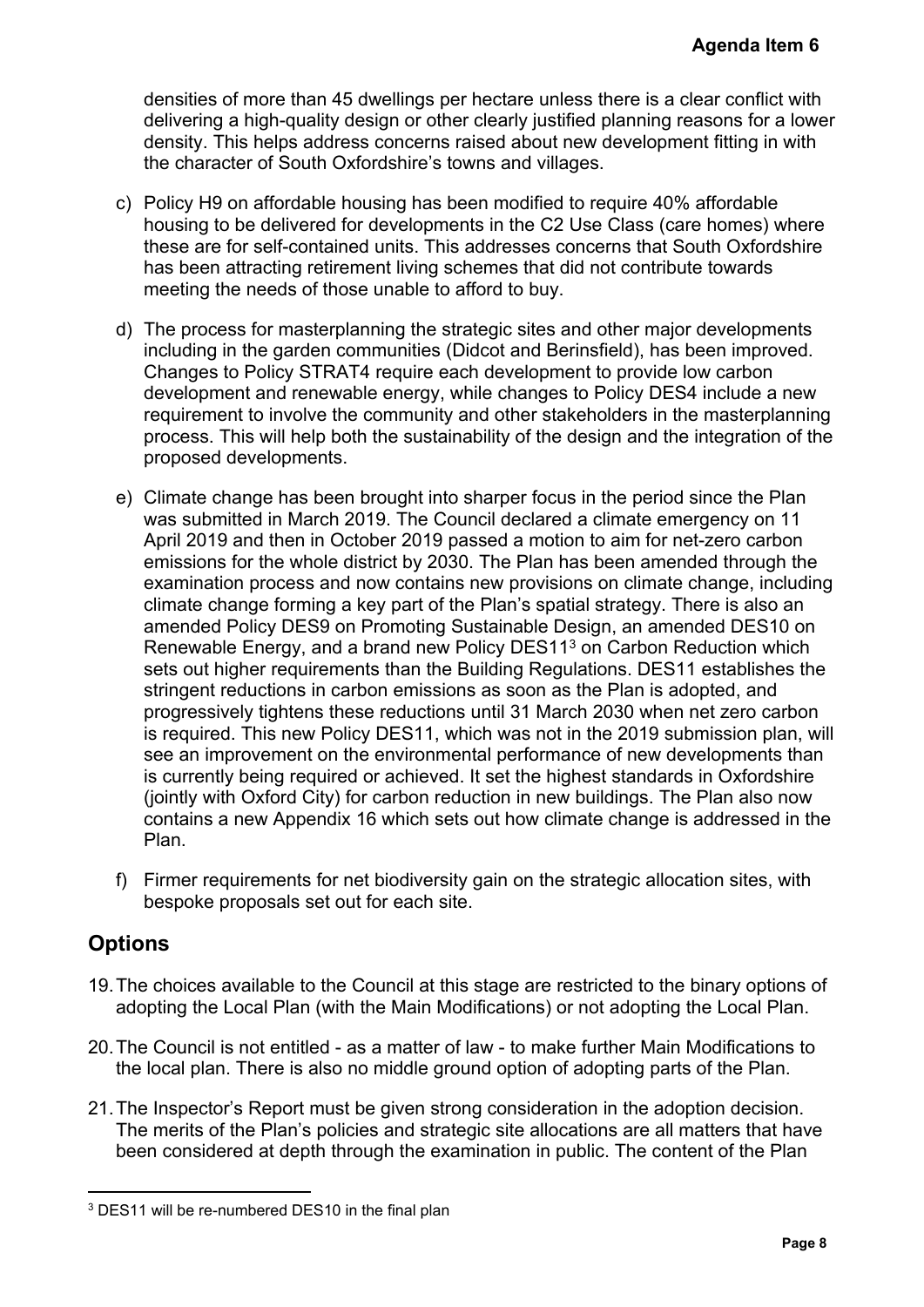and its soundness is the remit of the Inspector at this stage, not the Council. The decision of Council must be to adopt the Plan, subject to the Main Modifications set out by the Inspector, or not to adopt it with reasons.

#### *Merits of adopting the Local Plan*

- 22.There are a number of positives that would arise from the Council deciding to adopt the Local Plan. Having an adopted Local Plan in place provides greater certainty to all interested parties, including local communities and businesses, about where new development will take place. It gives the Council greater control over the location and quality of development, reducing the prospect of speculative development and for planning by appeal. Adopting the Local Plan provides greater control to the Council, provides certainty and potentially reduces the number of future speculative planning applications and costly planning appeals.
- 23.The climate change provisions of the new Local Plan (see paragraph 18e) would be an improvement on the situation without the new Plan. Currently the Council's planning decisions do not require new homes to be any greener than the standards set by the Building Regulations 2013. Under the new Plan, Policy DES11<sup>4</sup> will immediately require at least a 40% reduction in the carbon emissions from a code 2013 Building Regulations, then the requirement will increase from 31 March 2026 to at least a 50% reduction in carbon emissions, and again from 31 March 2030 to a 100% reduction in carbon emissions (zero carbon). However, officers acknowledge that the climate change provisions of the Plan are stepped over time and do not require zero carbon in new developments until 2030. Therefore, some non-zero carbon new development will have been built in the intervening years to 2030, which will make the Council's target for a carbon neutral district by 2030 more challenging to meet. On balance, the situation will be improved with the adoption of the new Plan (a 40% reduction straight away) compared with not adopting the Plan (no improvement over current Building Regulations). **Agenda Item 6**<br>
buncil. The<br>
difications set ou<br>
iding to adopt the<br>
trainty to all<br>
where new<br>
ne location and<br>
nent and for<br>
o the Council,<br>
ative planning<br>
18e) would be ar<br>
neil's planning<br>
ards set by the<br>
2013 Build
- 24.The Plan provides for a large number of affordable homes to be built in South Oxfordshire. The Plan sets the framework for the delivery of approximately 11,300 new affordable homes over the plan period. These will be homes for sale or rent, for those whose needs are not met by the market. The affordable housing policy H9 seeks 40% of all new homes on qualifying sites to be affordable, and this now includes selfcontained accommodation in the C2 use class such as retirement living. It also makes provision for self-build and custom-build, requiring 3% of all homes delivered on the strategic allocation sites to be self-build and custom-build plots.
- 25.In terms of housing supply, the new allocations in the Plan inject a large amount of new supply which will maintain the supply going forward to 2035. Without the new Plan, the Core Strategy allocations will start to dwindle through being built out, eventually affecting the district's 5 year housing land supply position. Although under new Plan Policy STRAT2 the annual housing requirement figure rises to 900 homes per annum (for the period to 2025/26), then 1,120 homes per annum (for 2026/27 to 2031/32) and then drops to 1,110 for the final years (2032/33 to 2034/35), this is lower than the number of homes built in the last few years in South Oxfordshire, which was 1,361 in 2018/19 and 1,477 in 2019/20.

<sup>4</sup> re-numbered DES10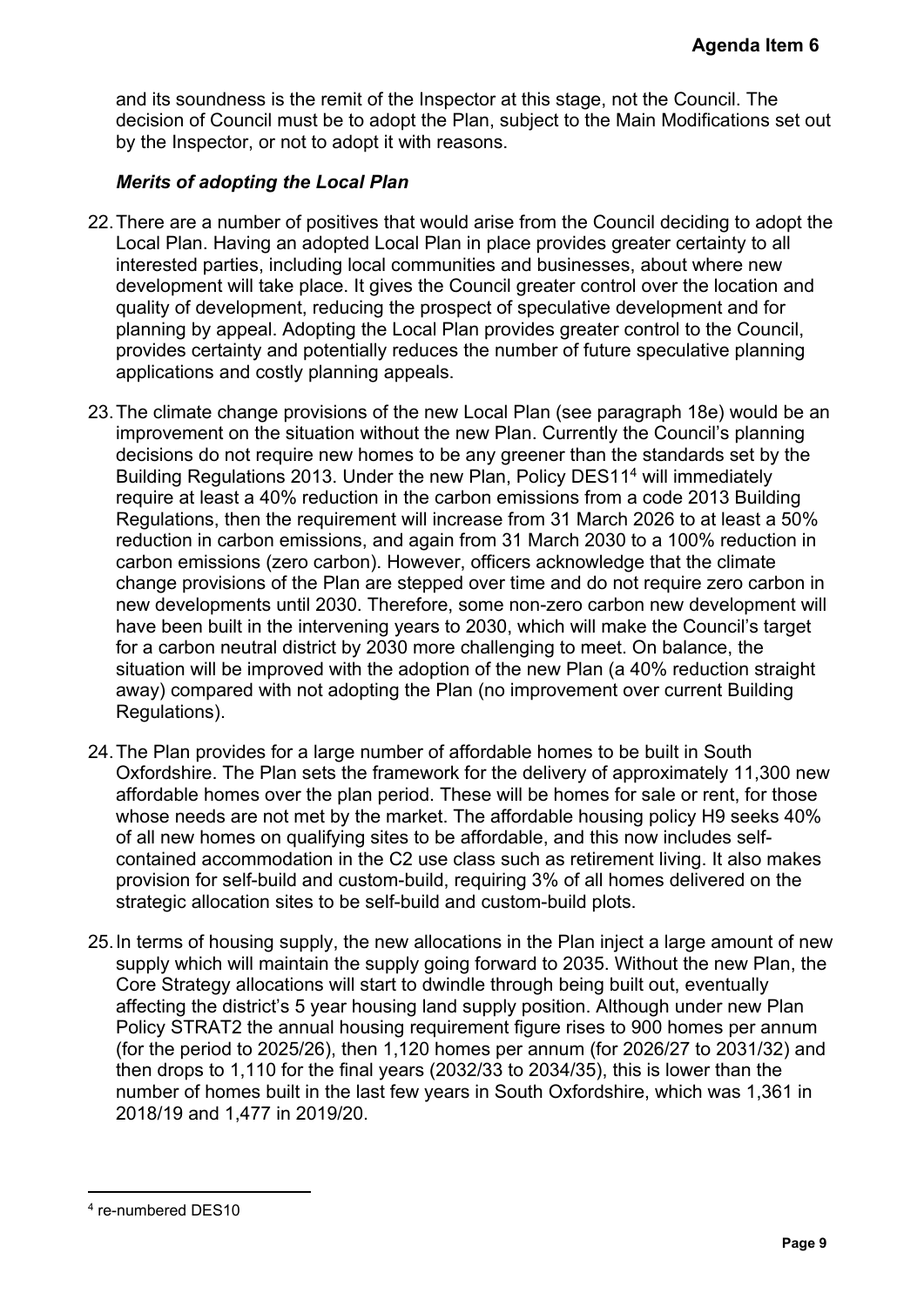- 26.There are also wider considerations in favour of adoption beyond the content of the Plan. Decision-making in respect of this Plan would remain with the Council. Future plan-making should also remain with the Council. Reputational damage would be avoided with central government. Shared agreements with other Oxfordshire authorities e.g. the funding for infrastructure to support the development in the Plan through the Housing & Growth Deal and the Housing and Infrastructure Fund (HIF) (which the Council has previously publicly acknowledged its support for) would not be jeopardised along with any future funding opportunities.
- 27.Having a recently adopted Plan with up to date policies would avoid debate on whether a plan or its policies are up to date (important for Council success at appeals). If the Plan is adopted swiftly the Council will be able to move on to preparing the next plan aligned with the Council's new Corporate Objectives 2020-2024.
- 28.With Government reforms to the planning system on the horizon there would be advantages to adopting an up-to-date local plan before the system changes to, for example, a zoning-based plan (growth, renewal, protection zones) designed to further increase the quantity and pace of development. Under the suggested transitional arrangements, having a recently adopted Plan would put the Council into a category of qualifying for a 42-month period for producing and adopting a new style local plan, rather than a 30-month period.
- 29.Some neighbourhood plan examinations are currently underway and awaiting the outcome of the Local Plan. These can be concluded once the Local Plan is adopted (e.g. Wallingford), ensuring that affected neighbourhood areas can start to gain the advantages e.g. higher CIL revenue and having a plan with robust policies and reasonable longevity. The emerging neighbourhood plans have all been prepared to be in general conformity with the Local Plan 2035, not the Core Strategy. If Local Plan adoption is delayed, progress on neighbourhood plans currently at examination may be affected (timetable slippage, lack of new parent plan). It would also affect the longevity of neighbourhood plans: if they are modified and then 'made' based on the Core Strategy, when a (delayed) Local Plan is adopted at some future point, the Local Plan would be the latest plan and could supersede some policies in neighbourhood plans. Agenda Item 6<br>
content of the<br>
puncil. Future<br>
e would be<br>
rdshire<br>
nt in the Plan<br>
e Fund (HIF)<br>
pr) would not be<br>
ebate on whether<br>
ppeals). If the<br>
ghe next plan<br>
would be<br>
anges to, for<br>
signed to further<br>
transitional

### **Financial Implications**

- 30.There are no immediate financial implications flowing from the adoption of the Local Plan, as they can be funded from within the existing planning policy budget.
- 31.If the decision taken is not adopt the Local Plan, there would be potential financial implications and risks. Firstly, the Council could be challenged in the High Court and exposed to the risk of having to pay the legal costs of third parties. The Council could face penalties in terms of powers and functions being removed, with associated loss of funding and income streams. The Council could lose out on future funding opportunities. Finally, the money and time that has been spent on the Plan since 2014 (in the region of six million pounds) would have been wasted. This includes the costs of staff time, evidence base studies, consultation costs, examination costs and legal costs. Preparing a local plan is a significant financial investment for a Council.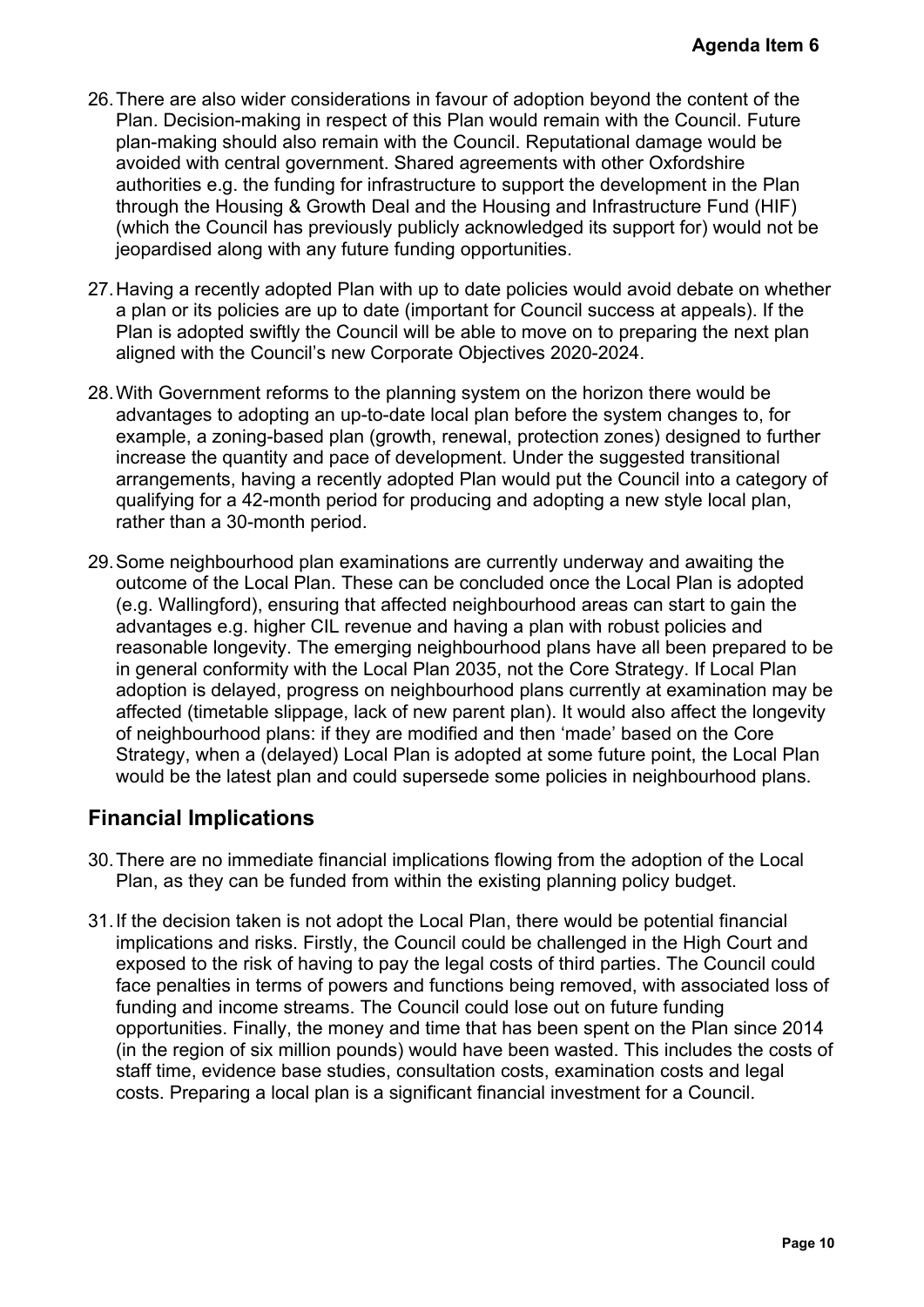### **Legal Implications**

- 32.The adoption of a Local Plan is governed by s.23 of the Planning and Compulsory Purchase Act 2004 and regulation 26 of the Town and Country Planning (Local Planning) (England) Regulations 2012.
- 33.As the examination process is complete, adoption is the final stage of putting a Local Plan in place. This requires confirmation by a meeting of the Full Council [Regulation 4(1) and (3) of the Local Authorities (Functions and Responsibilities) (England) Regulations 2000].
- 34.On adopting a Local Plan, the local planning authority has to make a copy of the Plan, an adoption statement and the Sustainability Appraisal publicly available as soon as reasonably practical in line with regulations 26 and 35 of the Town and Country Planning (Local Planning) (England) Regulations 2012.
- 35.It is important to meet the December deadline for a decision on adoption. It is reasonable to assume that the Secretary of State would consider the further exercise of his powers to intervene in the Plan making process if this deadline is not met.

### **Risks**

- 36.The risks of taking a decision to adopt the Local Plan are low. The Plan as modified has been found sound by the Inspector. It should be noted that, whilst the risk is low, there is a six week window for an aggrieved party to challenge the decision to adopt the Local Plan. Should this occur, officers will communicate with Councillors as appropriate.
- 37.The risks of taking a decision not to adopt the Local Plan are high. The SoS has power himself to step in and approve the Local Plan, or to pass that decision of approval to Oxfordshire County Council. The County Council has previously agreed, in the event of an invitation by the Secretary of State, to progress our Local Plan, subject to the recovery of its costs<sup>5</sup>. The consequences of non-adoption are potentially serious and wide ranging, not just in respect of planning powers but also in regard to wider ramifications for the Council.
- 38.It is the view of officers that the risks of non-adoption outweigh any perceived disbenefits of adopting the Plan. The Plan was prepared for submission and examination two years ago under the previous Council administration. It reflected the priorities of the Council at that time rather than the present Council's priorities. Officers acknowledge that some Councillors may not support some parts of the Plan, but it should be noted that significant cumulative improvements (for example on tackling climate change, masterplanning, strengthened consultation, and sustainable design) have been proposed through the Examination in Public and Modifications process, that have resulted in an improved Plan than the one that was submitted in March 2019. **Agenda Item 6**<br>
Compulsory<br>
putting a Local<br>
putting a Local<br>
England)<br>
copy of the Plan,<br>
ble as soon as<br>
d Country<br>
on. It is<br>
urther exercise of<br>
net.<br>
net.<br>
net.<br>
net.<br>
net as modified<br>
the risk is low,<br>
cision to ado

### **Conclusion**

39.The process of preparing the Local Plan has been lengthy, of significant cost, and resource intensive. Plan preparation has included substantial community and

<sup>5</sup> There is an extant decision taken by OCC on 11 February 2020 to accept the powers if asked by SoS to take over South Oxfordshire's Local Plan